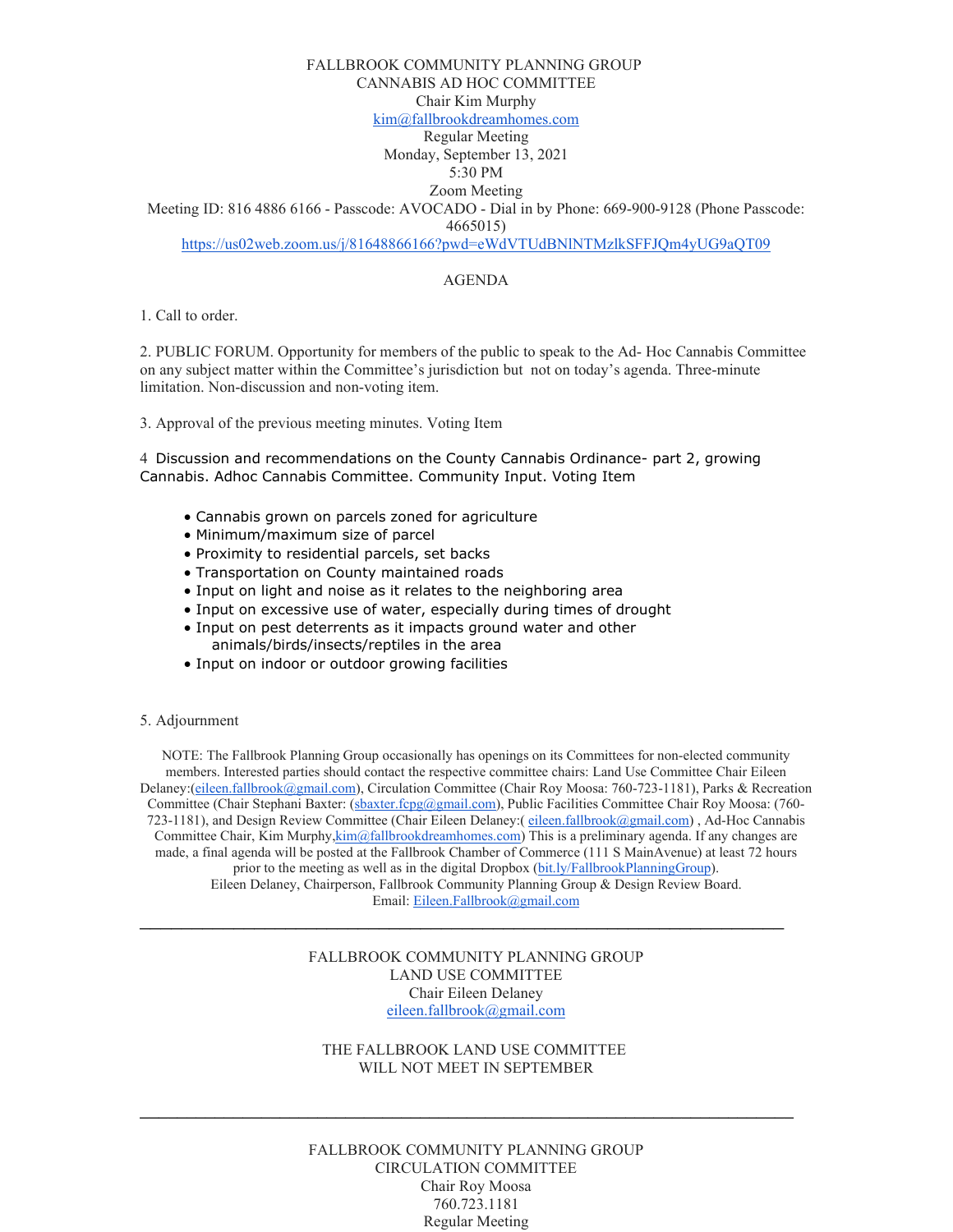## Tuesday, September 14, 2021 2:00 PM Zoom Meeting Meeting ID: 816 4886 6166 - Passcode: AVOCADO - Dial in by Phone: 669-900-9128 (Phone Passcode: 4665015) <https://us02web.zoom.us/j/81648866166?pwd=eWdVTUdBNlNTMzlkSFFJQm4yUG9aQT09>

## AGENDA

1. Call to order.

2. PUBLIC FORUM. Opportunity for members of the public to speak to the Ad- Hoc Cannabis Committee on any subject matter within the Committee's jurisdiction but not on today's agenda. Three-minute limitation. Non-discussion and non-voting item.

3. Approval of the previous meeting minutes. Voting Item

4. Request by Harriet[, everythingfallbrook@gmail.com](mailto:everythingfallbrook@gmail.com) to have the County review the north side of West Clemmens Lane, just below the intersection with Hill, by a vacant lot where there's a strip of dirt used by locals for angle parking. The dirt has become so badly rutted as to be un-usable for parking but people park there nonetheless. Some of the ruts are 8-12" deep. The vacant lot has a fence which presumably marks the edge of SDG&E's property, so the dirt strip appears to be the County's responsibility. Also the sidewalk ends abruptly just before the SDG&E lot and resumes just after it. As a result, pedestrians (including families with kids and strollers) are forced to walk into the traffic lane to get around the parked cars.In addition, there is no sidewalk on West Clemmens Lane on either side, past the Clemmens Lane County Park. Again, pedestrians walk on the street and it is very dangerous. Discussion. Community input Voting Item

5. Request from Elisa Austelle [elisaaustell@gmail.com](mailto:elisaaustell@gmail.com) for a pedestrian crossing signal at the Intersection of Iowa & Mission Rd. Discussion. Community Input. Voting Item.

#### 6.. Adjournment

NOTE: The Fallbrook Planning Group occasionally has openings on its Committees for non-elected community members. Interested parties should contact the respective committee chairs: Land Use Committee Chair Eileen Delaney:[\(eileen.fallbrook@gmail.com\)](mailto:eileen.fallbrook@gmail.com), Circulation Committee (Chair Roy Moosa: 760-723-1181), Parks & Recreation Committee (Chair Stephani Baxter: [\(sbaxter.fcpg@gmail.com\)](mailto:sbaxter.fcpg@gmail.com), Public Facilities Committee Chair Roy Moosa: (760-723-1181), and Design Review Committee (Chair Eileen Delaney:( [eileen.fallbrook@gmail.com\)](mailto:eileen.fallbrook@gmail.com) , Ad-Hoc Cannabis Committee Chair, Kim Murph[y,kim@fallbrookdreamhomes.com\)](mailto:9kim@fallbrookdreamhomes.com) This is a preliminary agenda. If any changes are made, a final agenda will be posted at the Fallbrook Chamber of Commerce (111 S MainAvenue) at least 72 hours prior to the meeting as well as in the digital Dropbox [\(bit.ly/FallbrookPlanningGroup\)](http://bit.ly/FallbrookPlanningGroup). Eileen Delaney, Chairperson, Fallbrook Community Planning Group & Design Review Board. Email: [Eileen.Fallbrook@gmail.com](mailto:Eileen.Fallbrook@gmail.com)

FALLBROOK COMMUNITY PLANNING GROUP SOCIAL MEDIA AD HOC COMMITTEE Chair Roy Moosa 760.723.1181 Regular Meeting Tuesday, September 14, 2021 5:30 PM Zoom Meeting Meeting ID: 816 4886 6166 - Passcode: AVOCADO - Dial in by Phone: 669-900-9128 (Phone Passcode: 4665015) <https://us02web.zoom.us/j/81648866166?pwd=eWdVTUdBNlNTMzlkSFFJQm4yUG9aQT09>

### AGENDA

1. Call to order.

2. PUBLIC FORUM. Opportunity for members of the public to speak to the Ad- Hoc Cannabis Committee on any subject matter within the Committee's jurisdiction but not on today's agenda. Three-minute limitation. Non-discussion and non-voting item.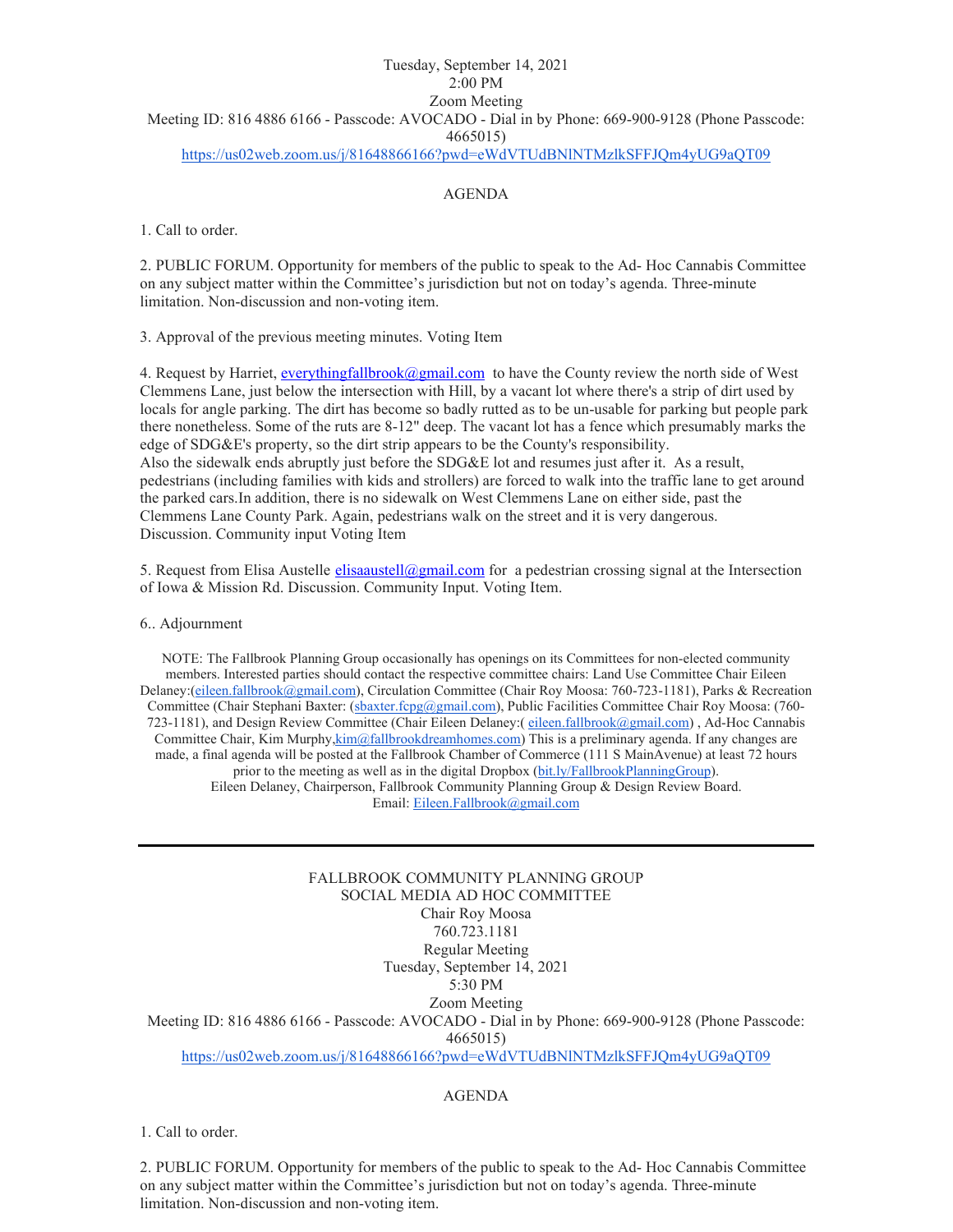3. Approval of the previous meeting minutes. Voting Item

4. Discussion and Recommendations about using YouTube as the platform to save and view our recorded meetings. Community Input. Voting Item

- Establish a general Planning Group email account. Access /passwords, etc information held by Secretary, Group Chair and Vice Chair. Password changed when new officers are elected.
- Use this email account to establish will be held by the Secretary, Group Chair and Vice Chair.
- Recordings will be maintained for 90 days as required. Secretary destroys recordings after 90 days, notifies the Group Chair of this action and keeps a record of the date.
- YouTube- comments disabled and other County recommendations.
- YouTube security
- Other ideas, suggestions, etc.

#### 5. Adjournment

NOTE: The Fallbrook Planning Group occasionally has openings on its Committees for non-elected community members. Interested parties should contact the respective committee chairs: Land Use Committee Chair Eileen Delaney:[\(eileen.fallbrook@gmail.com\)](mailto:eileen.fallbrook@gmail.com), Circulation Committee (Chair Roy Moosa: 760-723-1181), Parks & Recreation Committee (Chair Stephani Baxter: [\(sbaxter.fcpg@gmail.com\)](mailto:sbaxter.fcpg@gmail.com), Public Facilities Committee Chair Roy Moosa: (760-723-1181), and Design Review Committee (Chair Eileen Delaney:( [eileen.fallbrook@gmail.com\)](mailto:eileen.fallbrook@gmail.com) , Ad-Hoc Cannabis Committee Chair, Kim Murph[y,kim@fallbrookdreamhomes.com\)](mailto:9kim@fallbrookdreamhomes.com) This is a preliminary agenda. If any changes are made, a final agenda will be posted at the Fallbrook Chamber of Commerce (111 S MainAvenue) at least 72 hours prior to the meeting as well as in the digital Dropbox [\(bit.ly/FallbrookPlanningGroup\)](http://bit.ly/FallbrookPlanningGroup). Eileen Delaney, Chairperson, Fallbrook Community Planning Group & Design Review Board. Email: [Eileen.Fallbrook@gmail.com](mailto:Eileen.Fallbrook@gmail.com)

### FALLBROOK COMMUNITY PLANNING GROUP DESIGN REVIEW BOARD COMMITTEE Chair Eileen Delaney [eileen.fallbrook@gmail.com](mailto:eileen.fallbrook@gmail.com)

\_\_\_\_\_\_\_\_\_\_\_\_\_\_\_\_\_\_\_\_\_\_\_\_\_\_\_\_\_\_\_\_\_\_\_\_\_\_\_\_\_\_\_\_\_\_\_\_\_\_\_\_\_\_\_\_\_\_\_\_\_\_\_\_

#### DESIGN REVIEW BOARD COMMITTEE WILL NOT MEET IN SEPTEMBER.

 $\_$  , and the set of the set of the set of the set of the set of the set of the set of the set of the set of the set of the set of the set of the set of the set of the set of the set of the set of the set of the set of th

### FALLBROOK COMMUNITY PLANNING GROUP PARKS & RECREATION COMMITTEE Chair Stephani Baxter [sbaxter.fcpg@gmail.com](mailto:sbaxter.fcpg@gmail.com)

### THE PARKS AND RECREATION COMMITTEE WILL NOT MEET IN SEPTEMBER

 $\mathcal{L}_\mathcal{L} = \{ \mathcal{L}_\mathcal{L} = \{ \mathcal{L}_\mathcal{L} = \{ \mathcal{L}_\mathcal{L} = \{ \mathcal{L}_\mathcal{L} = \{ \mathcal{L}_\mathcal{L} = \{ \mathcal{L}_\mathcal{L} = \{ \mathcal{L}_\mathcal{L} = \{ \mathcal{L}_\mathcal{L} = \{ \mathcal{L}_\mathcal{L} = \{ \mathcal{L}_\mathcal{L} = \{ \mathcal{L}_\mathcal{L} = \{ \mathcal{L}_\mathcal{L} = \{ \mathcal{L}_\mathcal{L} = \{ \mathcal{L}_\mathcal{$ 

# FALLBROOK COMMUNITY PLANNING GROUP PUBLIC FACILITIES COMMITTEE Chair Roy Moosa 760.723.1181 Regular Meeting Wednesday, September 15, 2021 2:00 PM Zoom Meeting Meeting ID: 816 4886 6166 - Passcode: AVOCADO - Dial in by Phone: 669-900-9128 (Phone Passcode: 4665015) <https://us02web.zoom.us/j/81648866166?pwd=eWdVTUdBNlNTMzlkSFFJQm4yUG9aQT09>

#### AGENDA